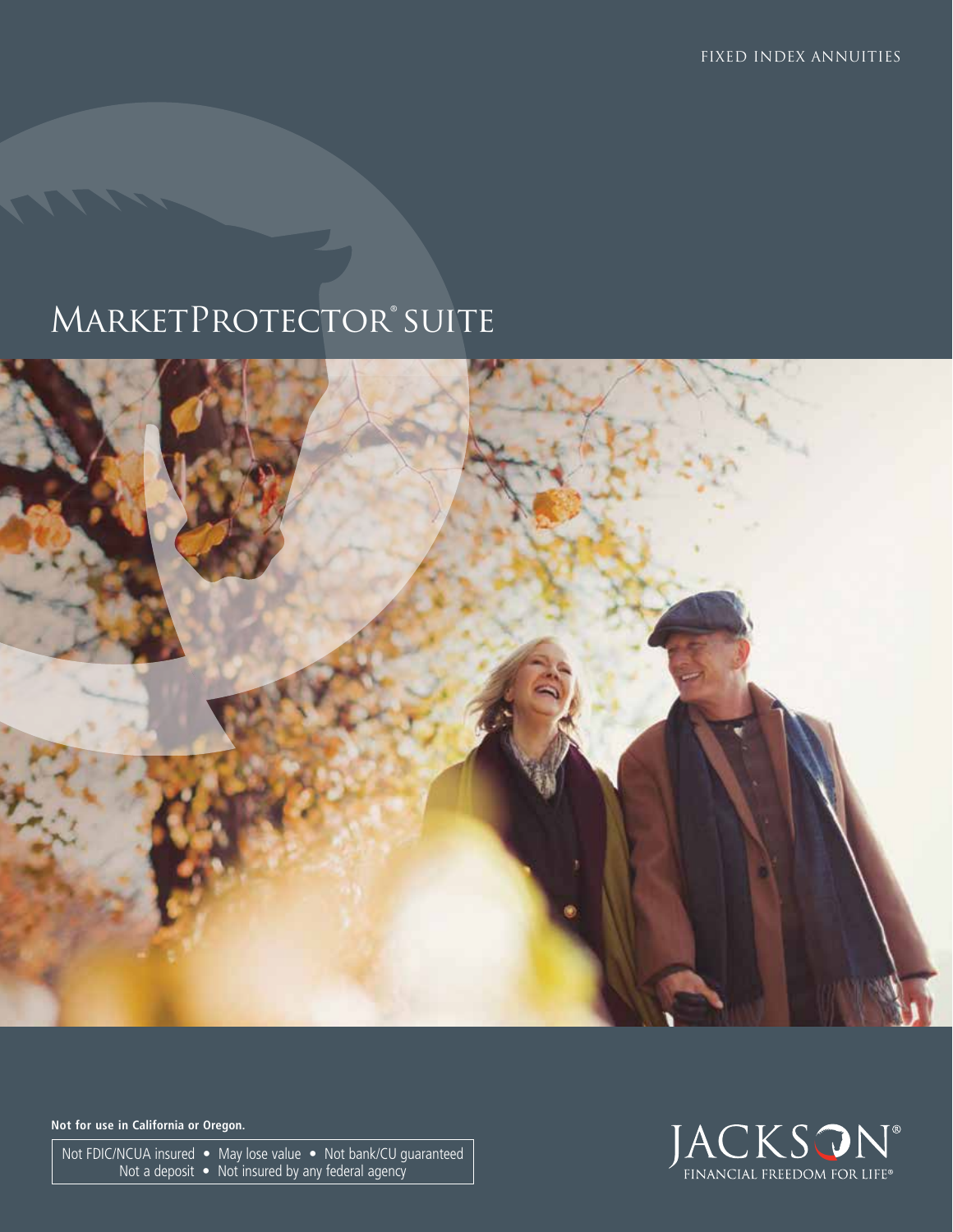# TOP REASONS TO CONSIDER THE MARKETPROTECTOR® SUITE

Jackson® delivers options that can help you adapt for market conditions and your changing priorities.

#### **Protection**

#### **Principal Protection from Down Markets**

Principal is protected when indexes decline because you aren't invested directly in the markets. Plus, the interest you earn is locked in each year.

#### **Changeable Lifetime Income Benefits**

In addition, you can add lifetime income benefits, for an additional fee, if you want. If you change your mind later, you can opt out.

#### **Flexibility**

#### **Choice of Interest Crediting Methods and Indexes**

The MarketProtector Suite of fixed index annuities offers index options for limited growth potential as well as multiple crediting methods to choose from that can lock in that growth. You may select one or a combination of these methods, and change selections and allocations penalty free at the end of each Indexed Option Year.

#### **Choice of Indexed Option Periods1**

Choose from different Index Option Periods to customize for your specific needs based on your retirement timelines.

#### **RMD-Friendly**

Required Minimum Distributions (RMDs) for this contract may be taken from your qualified contract with no withdrawal charges and free of market value adjustments (if applicable), even if the amount exceeds the 10% withdrawal provision.<sup>2</sup>

#### **Integrity**

#### **Financial Strength3**

The guarantees a company can offer are only as strong as the company itself. We've earned strong financial ratings for the past 15 years.

#### **A Trusted Partner**

Experience a higher level of service with Jackson's award-winning customer service group.4 We put you first and are available to educate you and answer questions about our offerings.

#### **Check the Record Before You Buy**

We are committed to you for the long haul by offering quality products with a historical record of consistency that does not offer inflated values as a gimmick.

A fixed index annuity is a long-term, tax-deferred vehicle designed for retirement, combining the advantages of a traditional fixed annuity with the potential for additional interest linked to the return of an index. Earnings are taxable as ordinary income when distributed and may be subject to a 10% additional tax if withdrawn before age 59½.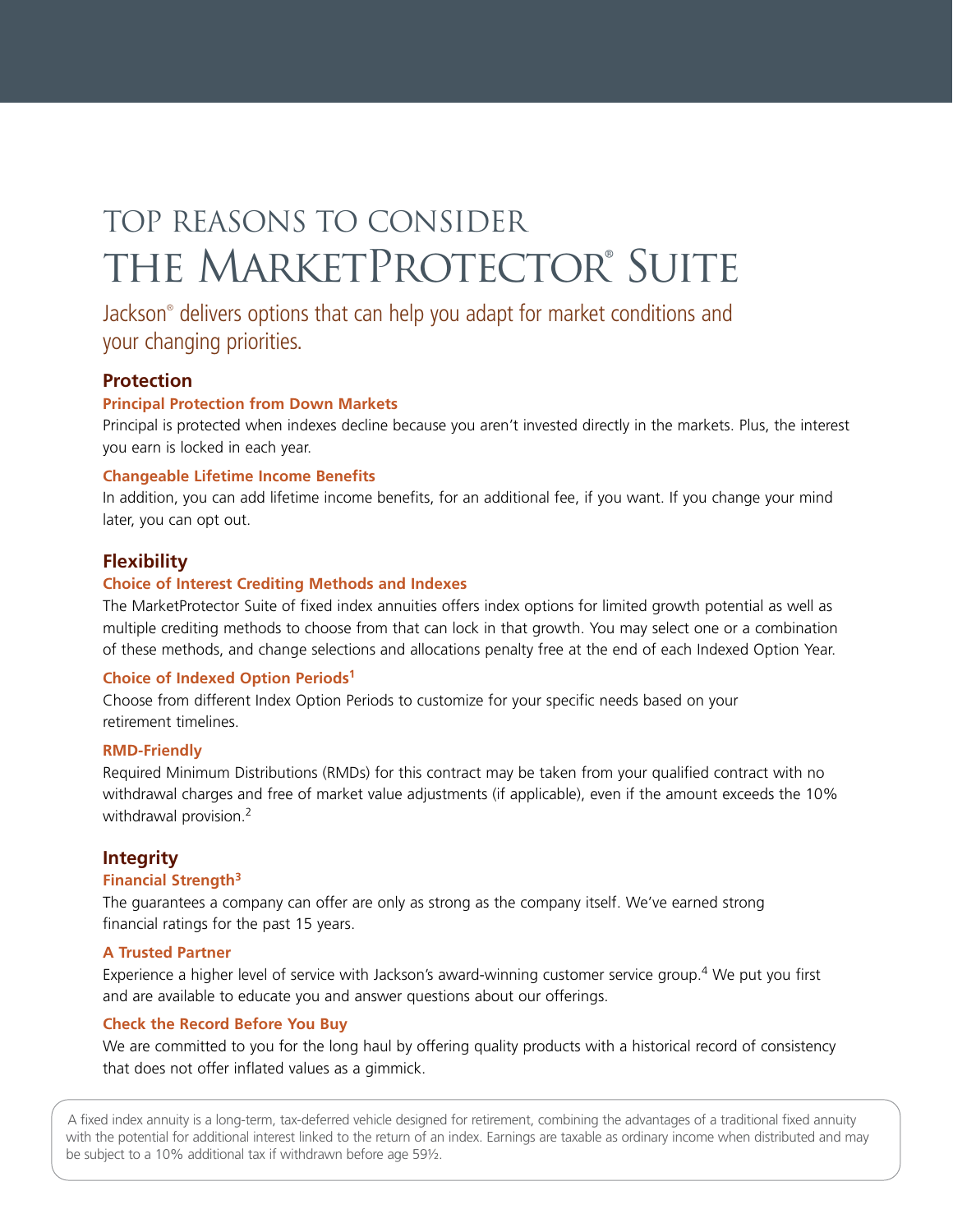## create a retirement WORTH WAITING FOR

### A risk-management strategy can help you plan for today, tomorrow, and what's next.

When you're nearing retirement, market downturns can be concerning. At the same time, low-risk investments often offer interest rates that aren't keeping pace with inflation. A retirement product designed to address both while providing lasting income may contribute to a more complete overall retirement strategy.

The MarketProtector Suite of fixed index annuities combines the protection of a fixed annuity with the potential for you to benefit from market gains.

### **The MarketProtector Suite highlights:**

| <b>Benefit</b> |                          | <b>How it works</b>                                                                                                                                                                                                                                                                                                                                                                               |
|----------------|--------------------------|---------------------------------------------------------------------------------------------------------------------------------------------------------------------------------------------------------------------------------------------------------------------------------------------------------------------------------------------------------------------------------------------------|
|                | Growth                   | Add to your contract value with potential gains tied to an index. While<br>the MarketProtector Suite does not invest directly in an index, it uses the selected index-<br>a measurement based on a selection of stocks—to determine the additional interest<br>that may be credited to your contracts. You can also choose from various crediting methods<br>for opportunities to lock in growth. |
|                | <b>Protection</b>        | Avoid market volatility and keep what you earn. You can shield yourself from losses<br>and breathe a little easier when markets are slow because you aren't directly invested<br>in them.                                                                                                                                                                                                         |
|                | <b>Flexibility</b>       | Adapt to your changing needs in retirement. You do your best to plan for the future, but<br>life happens. The MarketProtector Suite gives you options to customize your contract including<br>various timelines, indexes, and crediting methods for when circumstances shift. In addition, you<br>can add lifetime income benefits if you need them or opt out later if your needs change.        |
|                | Tax<br><b>Advantages</b> | Income taxes can erode the financial goals you have for retirement. Keep more<br>of what's yours through tax deferral. <sup>5</sup>                                                                                                                                                                                                                                                               |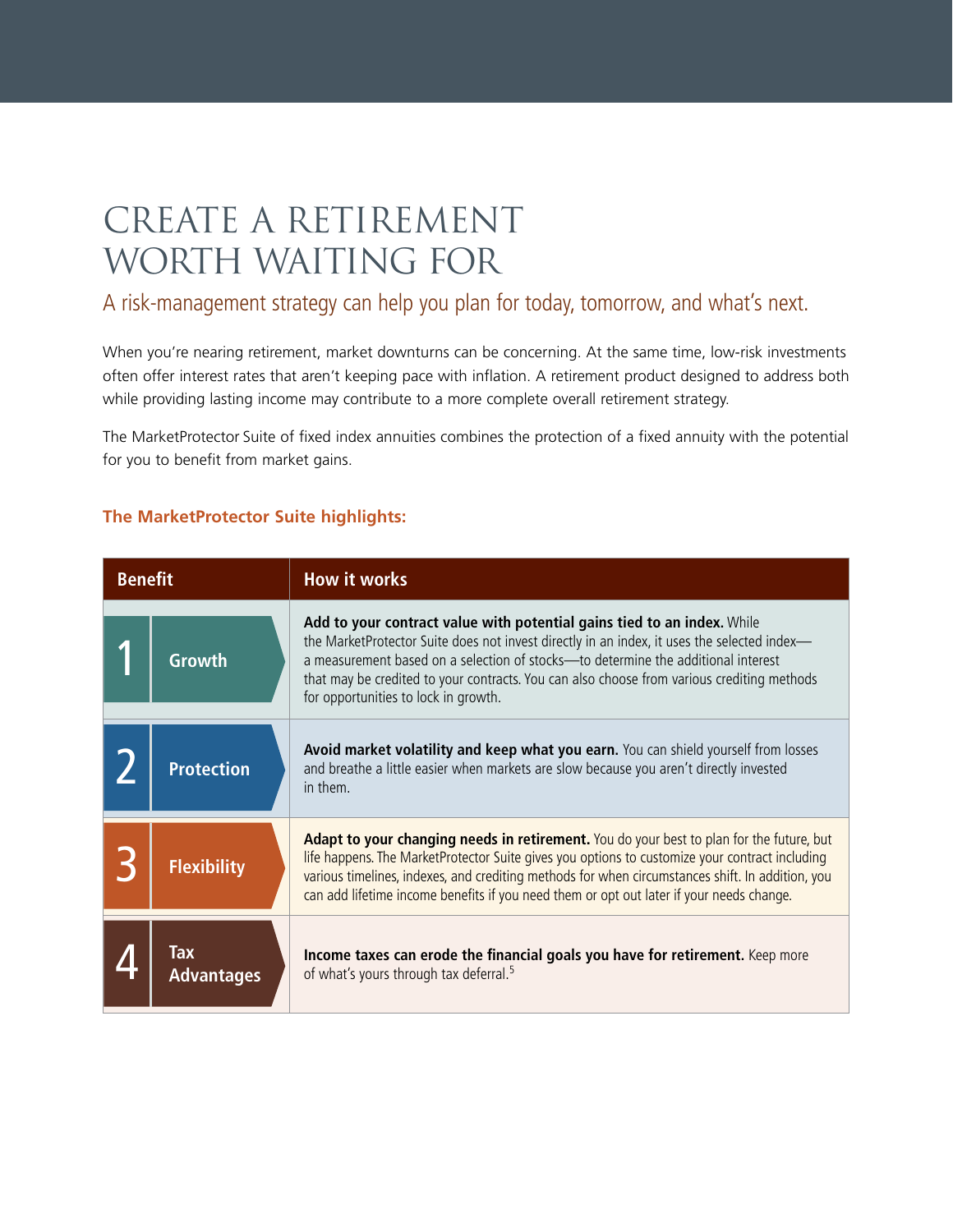## PROTECT YOUR RETIREMENT WITH POTENTIAL FOR GROWTH

### The MarketProtector Suite can offer a balance of both worlds.

Equity markets can be risky and difficult to navigate, offering potentially high returns or considerable losses. The MarketProtector Suite fixed index annuities can help by protecting you from losses that can result from participation in equity markets. In addition, MarketProtector Suite offers the potential for growth through index and crediting method options that allow you to take advantage of any market cycle.

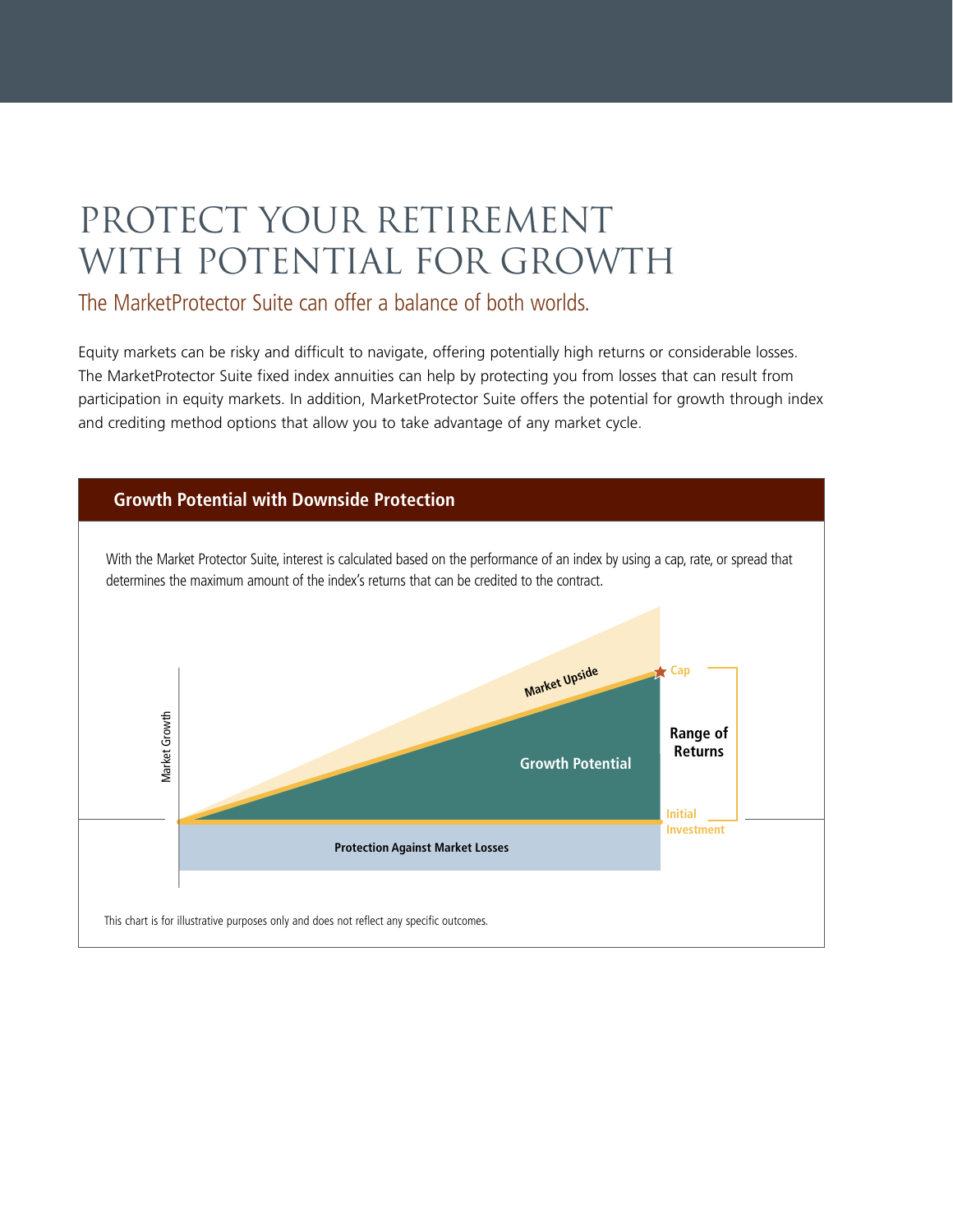# Keep More of What's Yours

Watch your interest earnings grow tax deferred with the MarketProtector Suite.



This example assumes a single, hypothetical contribution of nonqualified \$100,000, a 4.5% annual return and a 40% tax rate. The after-tax amount available is in the form of lump-sum distribution after the deduction of taxes at a 40% tax rate. (The actual tax results of any distribution will depend on an individual's personal tax circumstances.) This hypothetical example illustrates tax deferral and does not represent the past or future performance of any particular product. Lower maximum tax rates on capital gains and dividends would make the investment return for the taxable investment more favorable, thereby reducing the difference in performance between the accounts shown. Changes in tax rates and tax treatment of investment earnings may impact the comparison shown. Investors should consider their individual investment time horizon and income tax brackets, both current and anticipated, when making an investment decision, as these may further impact the results of the comparison.

The Tax Cuts and Jobs Act went into effect in 2018 and implemented the following tax rates:\*

- Ordinary income rates as high as 37%\*
- Capital gains rates as high as 23.8% (including the Net Investment Income Tax)†
- Irrevocable trust tax rates as high as 40.8%<sup>‡</sup>

The Tax Cuts and Jobs Act expires in 2025 and is subject to change then.\* Taxes have been and will remain a challenge for investors.

<sup>\*</sup> HR.1 - Tax Cuts and Jobs Act.

<sup>†</sup> Topic No. 409 Capital Gains and Losses, Internal Revenue Service, March 8, 2019; Topic No. 559 Net Investment Income Tax, Internal Revenue Service, March 8, 2019.

<sup>‡</sup> Topic No. 559 Net Investment Income Tax, Internal Revenue Service, March 8, 2019; HR.1 - Tax Cuts and Jobs Act.